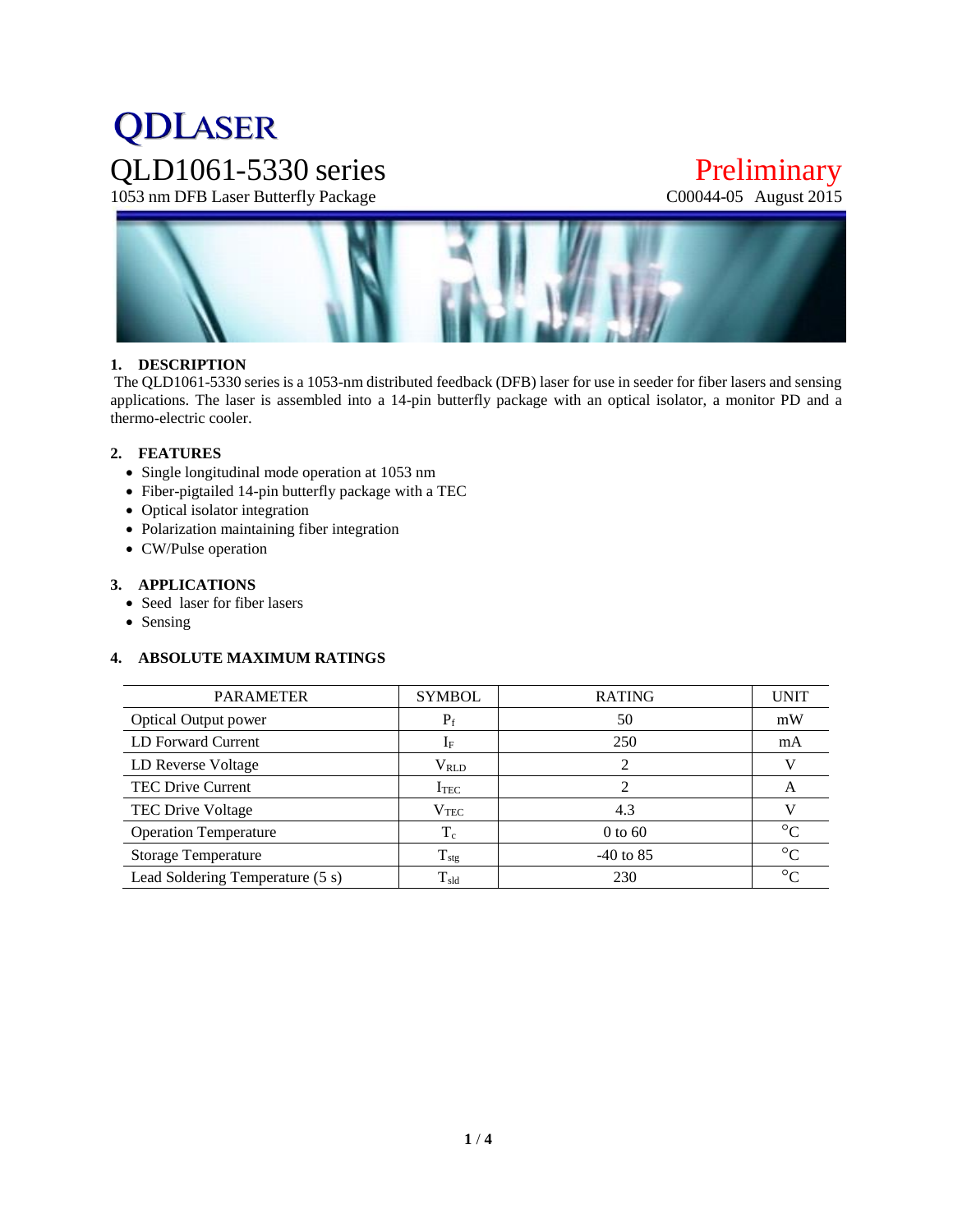

|                                        |                 |                                   |                          |            |            | $(TLD = 25oC$ , unless otherwise specified) |
|----------------------------------------|-----------------|-----------------------------------|--------------------------|------------|------------|---------------------------------------------|
| <b>PARAMETER</b>                       | <b>SYMBOL</b>   | <b>TEST CONDITION</b>             | <b>MIN</b>               | <b>TYP</b> | <b>MAX</b> | <b>UNIT</b>                                 |
| Peak Wavelength                        | $\lambda_{p}$   | CW, $P_f = 30$ mW                 | 1048*                    | 1053       | $1058*$    | nm                                          |
| Temperature Coefficient of $\lambda_p$ | $d\lambda_p/dT$ | CW                                |                          | 0.08       |            | nm/K                                        |
| Current Coefficient of $\lambda_p$     | $d\lambda_p/dI$ | CW                                |                          | 0.008      |            | nm/mA                                       |
| Fiber Output Power                     | $P_f$           | CW                                | 30                       |            |            | mW                                          |
| <b>Threshold Current</b>               | $I_{th}$        | CW                                | -                        | 20         |            | mA                                          |
| <b>Operation Current</b>               | $I_{op}$        | CW, $P_f = 30$ mW                 | $\overline{\phantom{a}}$ | 150        | 200        | mA                                          |
| <b>Operation Voltage</b>               | $\rm V_{op}$    | CW, $P_f = 30$ mW                 |                          | 1.7        | 2.0        | V                                           |
| Sidemode Suppression Ratio             | <b>SMSR</b>     | CW, $P_f = 30$ mW                 | $\overline{\phantom{a}}$ | 40         |            | dB                                          |
| Polarization Extinction Ratio          | <b>PER</b>      | CW, $P_f = 30$ mW                 | 15                       | 20         |            | dB                                          |
| <b>Monitor PD Current</b>              | Im              | CW, $P_f = 30$ mW                 | 50                       | 100        | 500        | μA                                          |
| <b>Thermistor Resistance</b>           | Rth             | $T_{LD} = 25^{\circ}C$ , B=3900 K | 9.5                      | 10         | 10.5       | $k\Omega$                                   |

# **5. OPTICAL AND ELECTRICAL CHARACTERISTICS**

\*Peak wavelength torelance of +/- 1nm is available as an option.

#### **6. PRODUCT PART NUMBER**

| Part Number     | Fiber Type               | <b>Fiber Diameter</b> | Connector |
|-----------------|--------------------------|-----------------------|-----------|
| OLD1061-5330    | Polarization maintaining | $900 \mu m$           | FC/APC    |
| OLD1061-5330-11 | fiber                    | $250 \mu m$           | Ferrule   |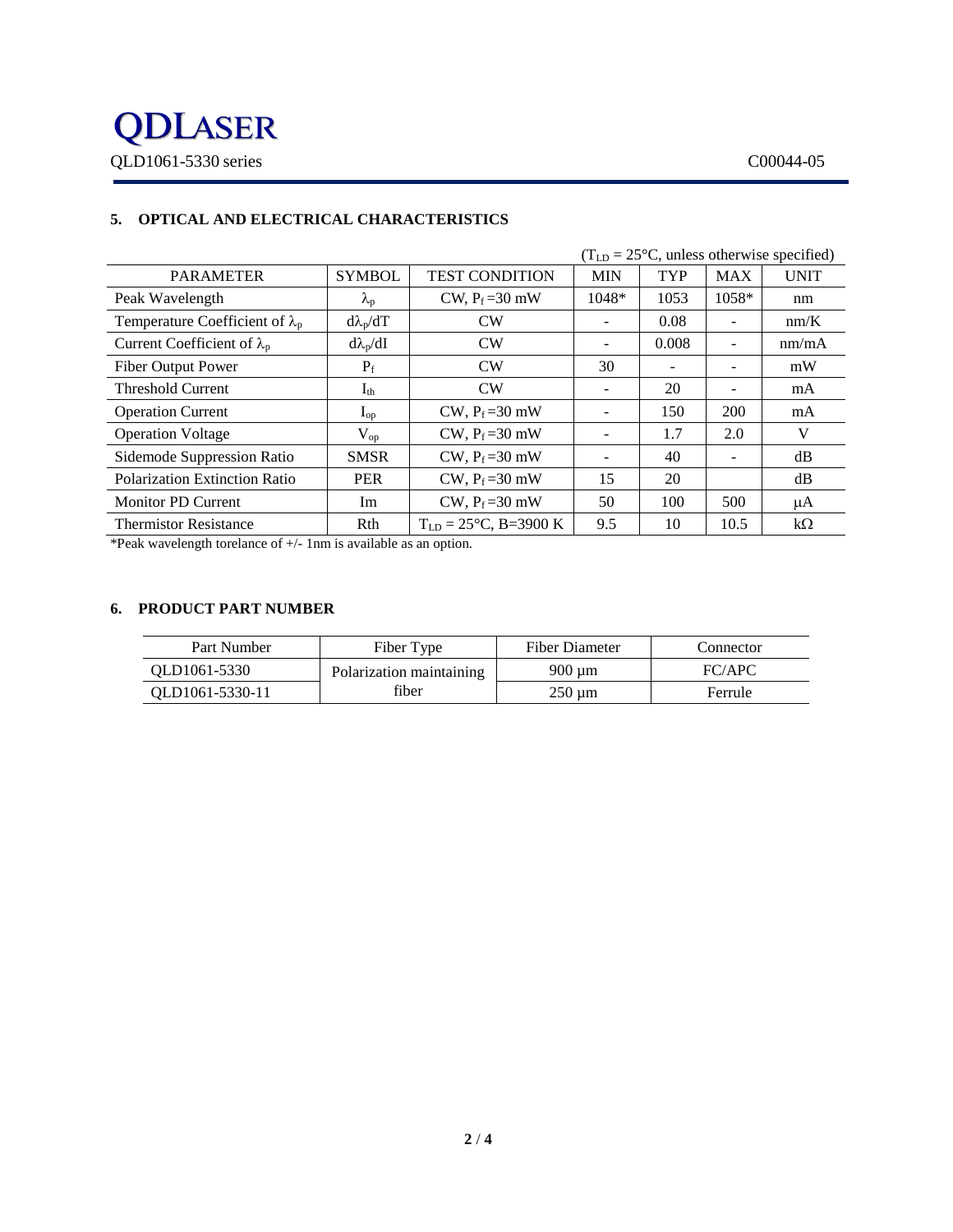

# **7. OUTLINE DRAWING**



(a) 900 µm fiber diameter and FC/APC connector type (QLD1061-5330)



(b) 250 µm fiber diameter and ferrule type (QLD1061-5330-11)